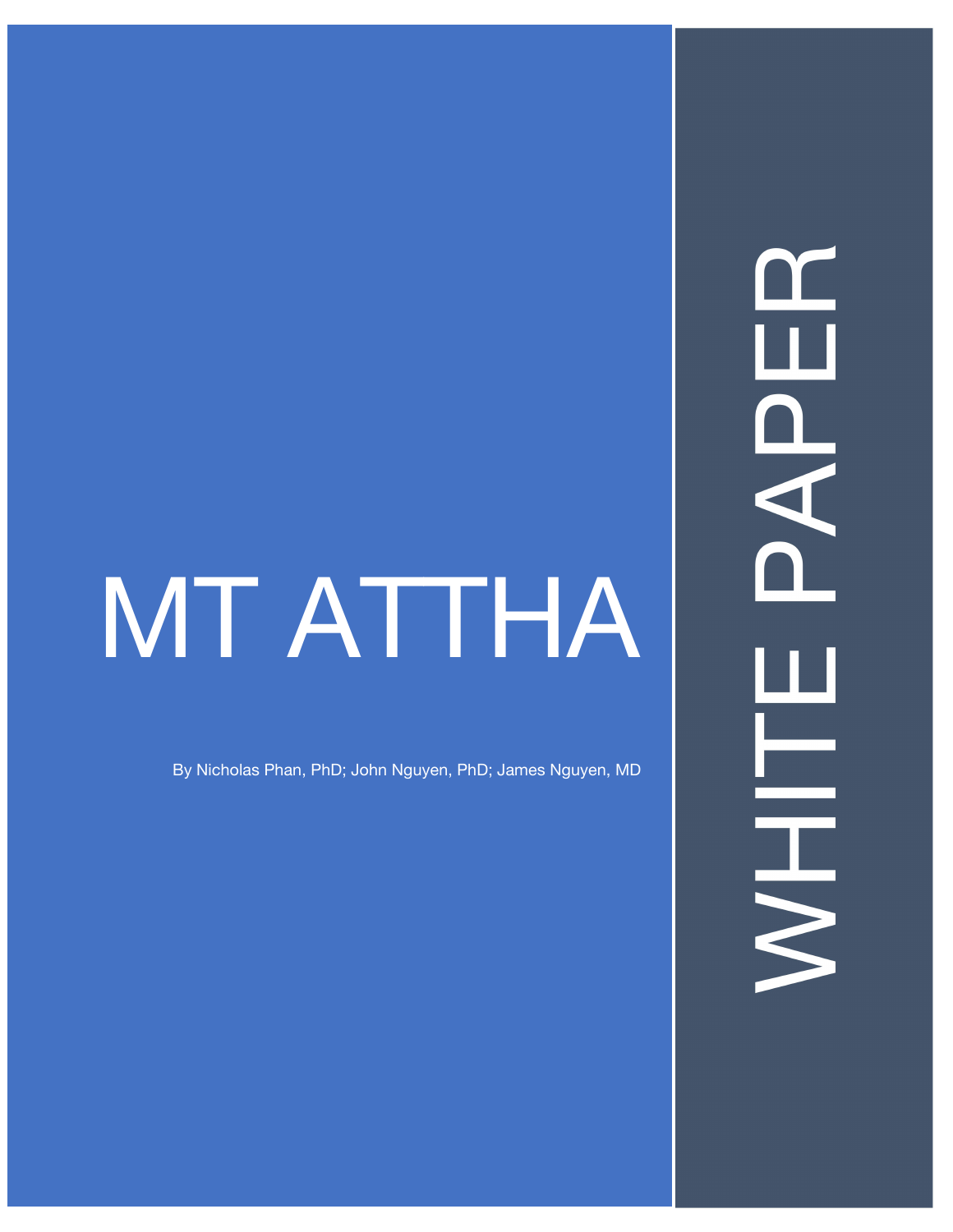

# *Introduction:*

Burns and fires are the fifth most common cause of accidental death in children and adults, and account for an estimated 195000 deaths per year. The majority of these occure in low- and middle-income countries and almost two thirds occur in Africa and South-East Asia. As of 2020 nearly 14 million people worldwide were burn severely enough to require medical attention. Victims with burns of more than 60 % of their Total Body Surface Area (TBSA) will have 70% chance of dying from their wounds, and the percentage increases as TBSA increase. None fatal burns are a leading cause of morbidity including prolonged hospitalization, disfigurement and disability. Through the use of Avocado extract **(USpatent no. US10,888,105 B2),** MT Attha is able to protect the epidermic from swelling, reduce pain, prevent bacteria from invading leading to replacement of new tissue within 10 days.

## *Abstract:*

The depth of the burn is generally used to assess its severity and to plan future wound care. Burns can be divided into three types: 1) First Degree burn (sunburn): Erythema, pain absence of blisters 2) Second Degree burn (contact with hot liquids): Red or mottled, partial thickness of the skin, flash burns 3) Third Degree burn (fire, electricity or lightning, prolong exposure to hot liquids/object): Dark, leathery and dry, full thickness of the skin. Our study involved 9764 subjects between the ages of 6 to 58 which divide into 2677 First degree burn (group A) 5441 Second degree burn (group B) and 1646 Third degree burn (group C). In the double blind study- More than half received able to receive MT ATTHA within the first 20 minutes of the contact. In all three types there is significant reduction in the hospitalization by  $65 \pm 5\%$ . Secondary staph infection is reduced by  $82 \pm 6\%$ . Reduced pain therapy is also reduced by  $57 \pm 4\%$ when compared pain meds usage between subjects.

## *Conclusion:*

MT ATTHA can significantly reduce hospitalization of burns patient regardless of the burn severity. We stop our study and decided to treat all victims with MT ATTHA because it was deem morally wrong to withheld treatment from the subjects.More studies are planned to study this effect.

## *References:*

• [Opioid-induced](https://pubmed.ncbi.nlm.nih.gov/23143613/) hyperalgesia and burn pain. Holtman JR Jr, Jellish WS.J Burn Care Res. 2012 Nov-Dec;33(6):692-701. Doi: 10.1097/BCR.0b013e31825adcb0.PMID: 23143613 Review.